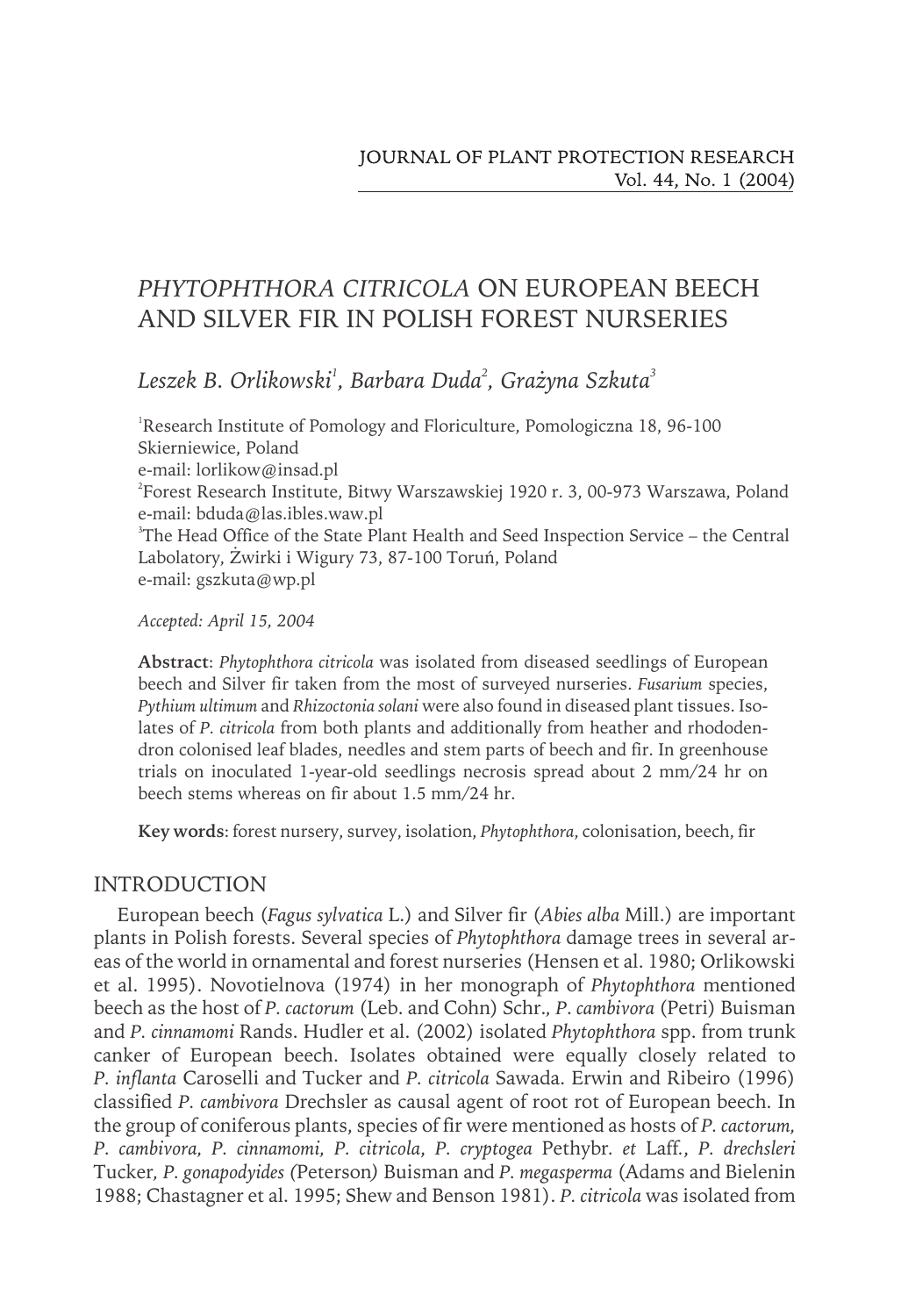Fraser fir seedlings by Shew and Benson (1981). *Phytophthora* spp. caused root rot, foliage discoloration, their necrosis and wilting of new growth. Similar symptoms were observed on 1-3-year-old seedlings of European beech and Silver fir in some Polish forest nurseries. Such plants were found in different places of each nursery. After removing of affected plants from soil, rot was observed on all roots or was limited to a few roots. On some plants basal stem rot was also observed.

In this study we attempted to isolate *Phytophthora* sp. from diseased tissues and to determine its possible involvement in plant death.

#### MATERIALS AND METHODS

**Nursery survey**. Twenty-one forest nurseries in different parts of Poland were surveyed for the presence of *Phytophthora* spp. European beech was grown in 6 nurseries whereas Silver fir in 7 places (Tabs. 1, 2). In most of nurseries both coniferous and deciduous plants were grown. Three-four-year rotation systemwas used in each nursery. Plants were fertilised and watered as required. Seedlings with discoloration of leaves or needles and with root and stembase rot were collected between April 2002 and October 2003. A total 59 diseased European beech seedlings and 107 Silver fir seedlings 1–3-year-old were collected. Plants were placed into plastic bags and transferred to the laboratory.

**Isolation of fungi**. Pieces of diseased roots and stems were washed in tap water and rinsed 3 times in distilled water. After drying between blotting paper they were disinfected over a burner flame and 5 mm diam. pieces were placed on potato-dextrose agar (PDA) in 90 mm Petri dishes (6 pieces/dish and 3 plates for each plant). Plates were incubated at 24°C in the dark and checked every day for the presence of colonies. Small fragments of colonies, growing around of tissue pieces, were transferred to PDA slants. Additionally, green apples were used as alternative medium (Orlikowski et al. 2003). After segregation of isolates obtained, representative cultures were cleaned and identified to genera and species (Orlikowski and Szkuta 2003).

**Colonisation of plant parts and stem base by** *Phytophthora citricola* **isolates.** Isolates of *P. citricola* from *Abies alba* Mill. *, Fagus sylvatica* L. and additionally from *Calluna vulgaris* (L.) Salisb*.* and *Rhododendron* sp. (Orlikowski and Szkuta 2003; Orlikowski et al. 2004) were used. Stock cultures were maintained on PDA at 24°C in the dark. In laboratory trials 3 mm diam. plugs, taken from the edge of 7-day-old colonies were placed on leaf blades, needles and stemparts of beech and fir. Plant parts were placed on the moist blotting paper covered with plastic net in the polystyrene boxes and covered with foil. Length of necrosis was measured after 4 and 8-day-incubation at 20–23°C. In greenhouse trials 3-mm-diam. plugs of different isolates were used for inoculation of stembases of 1-year-old seedlings of beech and fir. Plugs were placed under the cut part of bark and covered with tape. After 12 and 28 days of incubation of inoculated plants on greenhouse bench at 19–27°C under plastic tunnel and RH about 92%–95% the length of necrosis was measured.

Experimental design was completely randomised with 4 replications and 5 plant parts or seedlings (greenhouse trials) in each replication. Trials were repeated 2–3 times.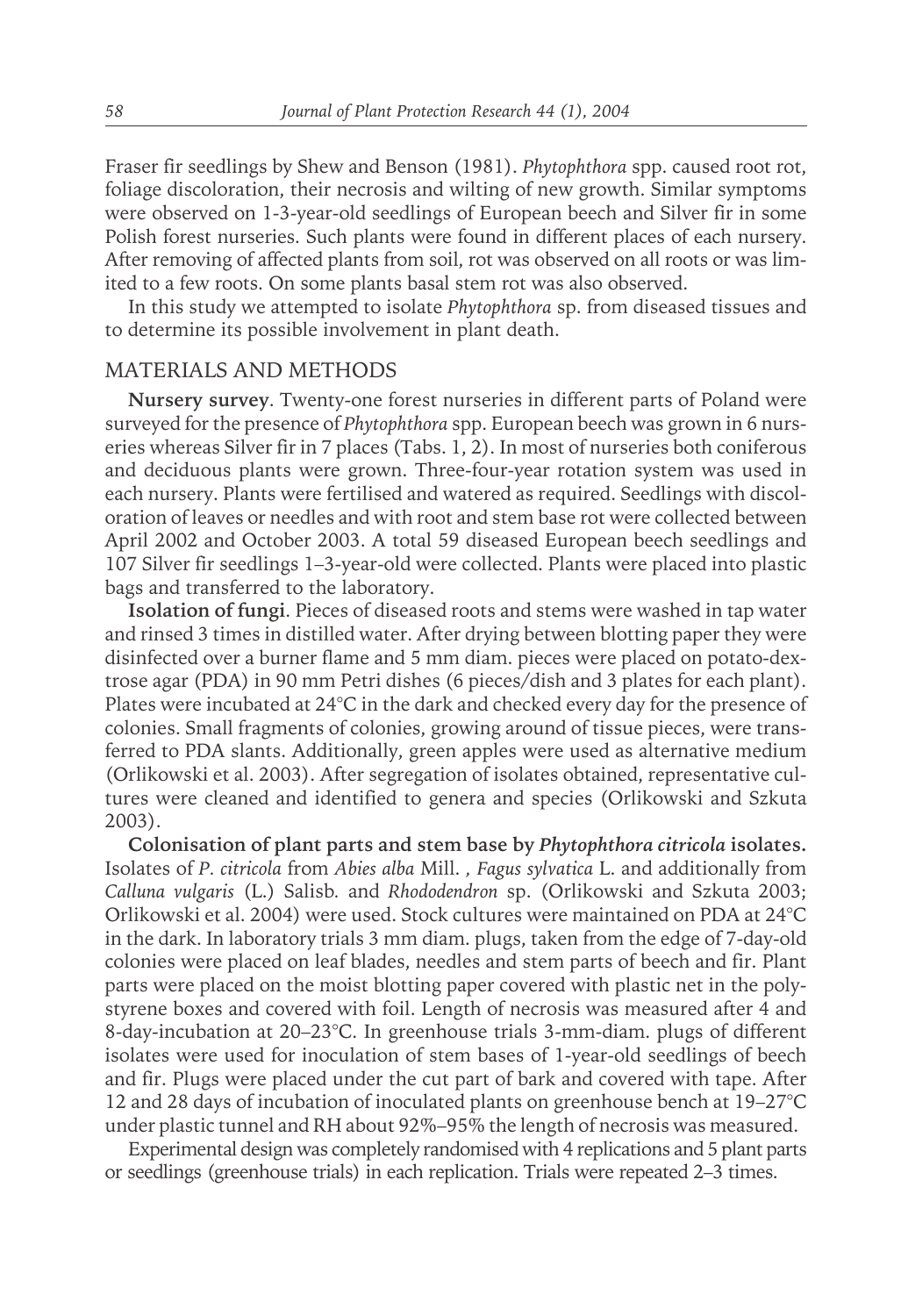Table 1. Fungi and fungi-like organisms isolated from diseased roots and stem bases of European beach seedlings; number of settled seed-<br>lings (a) and isolates obtained (b). Isolation: 2003.04.03-2003.10.26 Table 1. Fungi and fungi-like organisms isolated fromdiseased roots and stembases of European beach seedlings; number of settled seedlings (a) and isolates obtained (b). Isolation: 2003.04.03–2003.10.26

|                                                                |   |                          |                          |                          |   | Nurseries |   |          |                          |                          |   |          |
|----------------------------------------------------------------|---|--------------------------|--------------------------|--------------------------|---|-----------|---|----------|--------------------------|--------------------------|---|----------|
| Species                                                        |   | 12 plants                |                          | 17 plants                |   | 11 plants |   | 5 plants |                          | 8 plants                 |   | 6 plants |
|                                                                | a | $\Delta$                 | ದ                        | $\Delta$                 | ದ | q         | a | $\Delta$ | d                        | ≏                        | ದ | ≏        |
| Alternaria alternata Nees                                      |   |                          |                          |                          |   |           |   |          |                          |                          |   |          |
| Botrytis cinerea Pers.                                         |   | I                        |                          |                          |   |           |   |          |                          |                          |   |          |
| Fusarium avenaceum (Fr.) Sacc.                                 |   |                          |                          |                          | I | I         |   |          |                          |                          |   |          |
| Fusarium culmorum (W.G.Sm.) Sac                                |   |                          | I                        | I                        |   | ı         |   |          |                          |                          |   |          |
|                                                                |   |                          | ı                        |                          |   | I         |   |          |                          |                          |   |          |
| Fusarium oxysporum Schlecht.<br>Fusarium solani (Mart.) Sny. e |   |                          | I                        | I                        |   |           |   |          |                          | I                        |   |          |
| Mucor spp.                                                     |   |                          |                          |                          |   |           |   |          |                          | I                        |   |          |
| Mucor circinelloides van Tiegh.                                |   | I                        |                          |                          | ı | I         |   |          | I                        | I                        |   |          |
| Penicillium spp.                                               |   |                          | $\overline{\phantom{a}}$ | $\overline{\phantom{a}}$ |   | ഥ         |   |          | I                        | I                        |   |          |
|                                                                |   |                          | I                        | I                        |   |           |   |          |                          | ı                        |   |          |
| Phomopsis sp.<br>Phytophthora citricola Sawada                 |   | $\mathcal{C}$            |                          |                          |   |           |   |          |                          |                          |   |          |
| Pythium ultimum Trow                                           |   | $\overline{\phantom{a}}$ | $\overline{\phantom{a}}$ | $\overline{\phantom{a}}$ |   | ı         |   |          | $\overline{\phantom{a}}$ | $\overline{\phantom{a}}$ |   |          |
| Rhizoctonia solani Kühn                                        |   | I                        | I                        | I                        |   | I         |   |          | I                        | I                        |   |          |
| Irichoderma spp.                                               |   | Ļ                        | 3                        | 5                        | r | ق         |   |          | I                        | I                        | ı | ı        |
|                                                                |   |                          |                          |                          |   |           |   |          |                          |                          |   |          |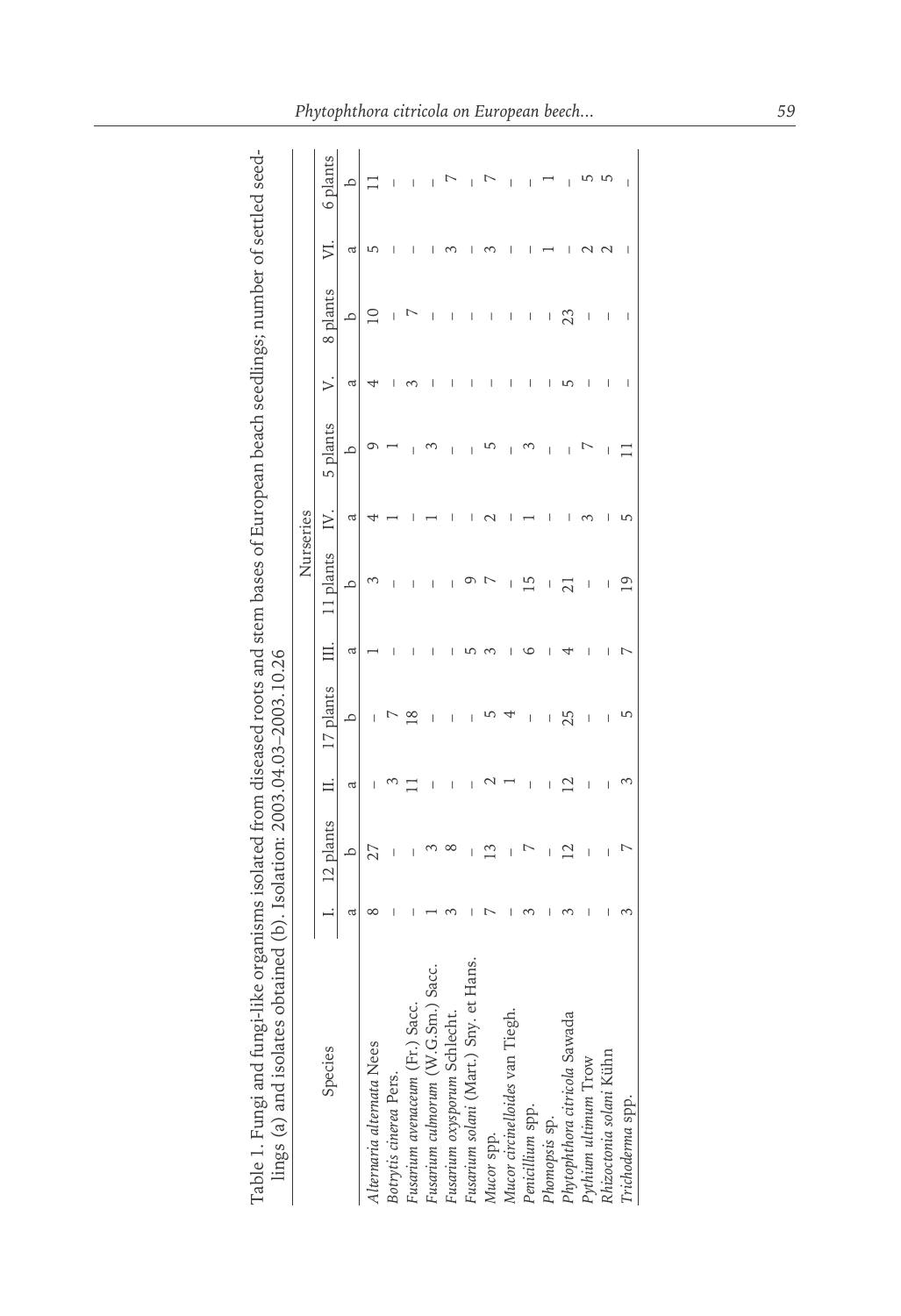| く・こ<br>ì                                                                                                          |                        |
|-------------------------------------------------------------------------------------------------------------------|------------------------|
|                                                                                                                   |                        |
|                                                                                                                   |                        |
|                                                                                                                   |                        |
|                                                                                                                   |                        |
|                                                                                                                   |                        |
|                                                                                                                   |                        |
| i                                                                                                                 |                        |
|                                                                                                                   |                        |
|                                                                                                                   |                        |
|                                                                                                                   |                        |
|                                                                                                                   | ֡֡֡֡֡֡֡                |
|                                                                                                                   | $141 - 21$             |
| ngi-like organisms isolated from diseased roots and stem bases of Silver fir; number of settled seedlings (a) and | りょう かいこう うらん かいかん      |
| :                                                                                                                 | 5012121<br>J<br>J<br>V |
|                                                                                                                   |                        |
| í                                                                                                                 |                        |
| Ì<br>l                                                                                                            |                        |

| Table 2. Fungi and fungi-like organisms isolated from diseased roots and stem bases of Silver<br>lates obtained (b). Isolation: 2002.04.03-2003.10.26 |            |   |            |          |               |   |               |           |            |         |            |   |            | r: number of settled seedlings (a) and iso |            |  |
|-------------------------------------------------------------------------------------------------------------------------------------------------------|------------|---|------------|----------|---------------|---|---------------|-----------|------------|---------|------------|---|------------|--------------------------------------------|------------|--|
|                                                                                                                                                       |            |   |            |          |               |   |               | Nurseries |            |         |            |   |            |                                            |            |  |
|                                                                                                                                                       | 18         |   |            | $\infty$ |               |   |               |           |            |         |            |   | VII.       |                                            |            |  |
| Species                                                                                                                                               | seedlings  |   | seedlings  |          | seedlings     |   | seedlings     |           | seedlings  |         | seedlings  |   | seedlings  |                                            | seedlings  |  |
|                                                                                                                                                       | 2-year-old |   | 3-year-old |          | $2$ -vear-old |   | $2$ -vear-old |           | 2-year-old |         | 3-year-old |   | 1-year-old |                                            | l-vear-old |  |
|                                                                                                                                                       | ದ          | q | a          | ≏        | ß             | ≏ | ದ             | $\circ$   | ದ          | $\circ$ | ß          | ≏ | ದ          | $\circ$                                    | a          |  |
| Alternaria alternata Nees                                                                                                                             |            |   |            |          |               |   |               |           |            |         |            |   |            |                                            |            |  |
| Chaetomium globosum Kunz                                                                                                                              |            |   |            |          |               |   |               |           |            |         |            |   |            |                                            |            |  |
| Fusarium avenaceum (Fr.) Sacc.                                                                                                                        |            |   |            |          |               |   |               |           |            |         |            |   |            |                                            |            |  |
| Fusarium culmorum (W.G.Sm) Saco                                                                                                                       |            |   |            |          |               |   |               |           |            |         |            |   |            |                                            |            |  |
| Fusarium equiseti (Cda) Sacc.                                                                                                                         |            |   |            |          |               |   |               |           |            |         |            |   |            |                                            |            |  |
| Fusarium oxysporum Schlecht.                                                                                                                          |            |   |            |          |               |   |               |           |            |         |            |   |            |                                            |            |  |
| Mucor spp.                                                                                                                                            |            |   |            |          |               |   |               |           |            |         |            |   |            |                                            |            |  |
| Penicillium spp.                                                                                                                                      |            |   |            |          |               |   |               |           |            |         |            |   |            |                                            |            |  |
| Phomopsis sp.                                                                                                                                         |            |   |            |          |               |   |               |           |            |         |            |   |            |                                            |            |  |
| Phytophthora citricola Sawada<br>Pythium ultimum Trow                                                                                                 |            |   |            |          |               |   |               |           |            |         |            |   |            |                                            |            |  |
|                                                                                                                                                       |            |   |            |          |               |   |               |           |            |         |            |   |            |                                            |            |  |
| Rhizoctonia solani Kühn                                                                                                                               |            |   |            |          |               |   |               |           |            |         |            |   |            |                                            |            |  |
| Trichoderma spp.                                                                                                                                      |            |   |            |          |               |   |               |           |            |         |            |   |            |                                            |            |  |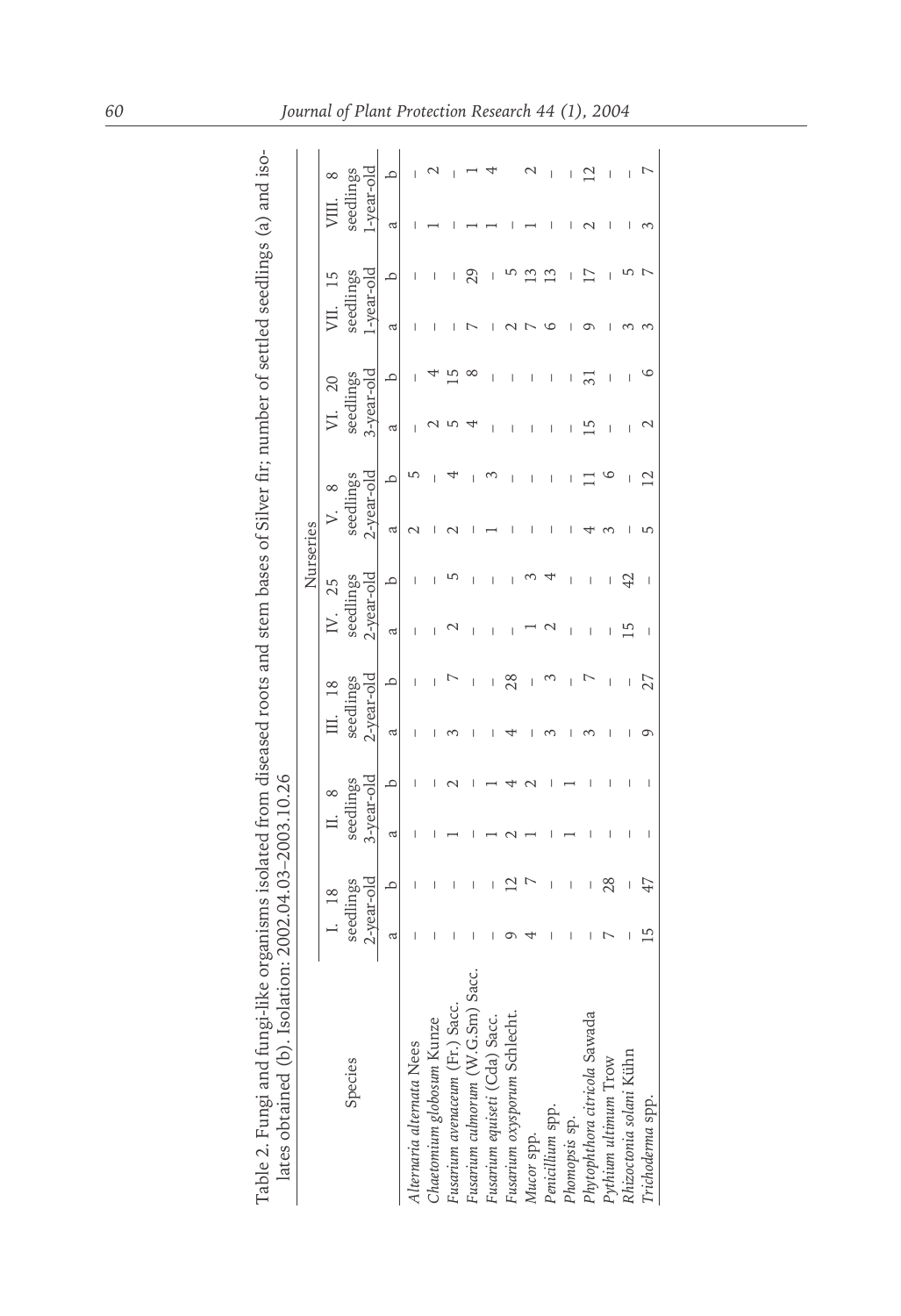#### RESULTS AND DISCUSSION

**Fungi and fungi – like organisms isolated from European beech and Silver** fir. Fourteen genera and species were obtained from diseased roots and stem parts of beech seedlings (Tab. 1). *P. citricola* was found on plants in 4 nurseries using both PDA and green apples. The species colonised most of diseased plants taken from the 2nd nursery. *Pythium ultimum* was detected fromplants from2 nurseries whereas *Rhizoctonia solani* only fromone place. Both species are known as causal agents of seedlings damping-off. Four *Fusarium* species were isolated fromplants only occasionally. *Trichoderma* species, known as antagonist of *P. citricola*, were isolated from analysed plants taken from 4 nurseries (Tab. 1).

Thirteen genera and species were isolated from diseased Silver fir (Tab. 2). *P. citricola* was isolated from diseased plants taken from 4 nurseries. The species colonised most of analyzed plants from 6th and 7th nurseries (Tab. 2). *P. ultimum* and *R. solani* were recovered fromplants in 4 nurseries. *Fusarium* species, but especially *F. avenaceum* and *F. oxysporum* were found on plants in 5 and 4 places, respectively. *Trichoderma* species were found on plants from 5 nurseries (Tab. 2).

**Colonisation of plant parts and stem base by isolates of** *Phytophthora citricola.* Inoculation of leaves of European beech by isolates of *P. citricola* from4 different plants resulted in the spread of necrosis about 2.5 mm/day (Tab. 3). On inoculated stem parts necrosis spread faster (about 3–4 mm/day) than on leaf blades. Isolate from *A. alba* caused the fastest spread of the disease symptoms, both, on leaves and stemparts of beech (Tab. 3). In greenhouse trial first small spots on stembases were observed 2 days after inoculation and within 28 days necrosis spread on at least 25.8 mm of stem length (mean spread about 1 mm/day). Isolate from *F. sylvatica*, obtained from M nursery, caused significantly longer necrosis than fromother plants (Tab. 4). After 8-day-incubation of needles and stems of *A. alba* the slowest necrosis spread was observed when isolate fromheather was used for inoculation (about 2.6 mm/day). Beech isolate, obtained from R nursery, was more aggressive than others, especially to stemparts (Tab. 5). On stems of Silver fir, inoculated in greenhouse test, necrosis spread about 0.7 mm/day (Tab. 6). On plants inoculated with European beech isolate from M nursery, necrosis developed faster than on seedlings inoculated with other cultures (Tab. 6). In Werres (1995) study

|                    | Leaf blades       |                    |                   | Stem parts        |
|--------------------|-------------------|--------------------|-------------------|-------------------|
| Source of isolates | a                 |                    | a                 |                   |
| Abies alba         | 16.5 $\,$ c       | 23.4c              | 16.1c             | 34.7c             |
| Calluna vulgaris   | 15.2 <sub>b</sub> | 22.0 <sub>bc</sub> | 15.4 <sub>b</sub> | 31.5 <sub>b</sub> |
| Fagus sylvatica M  | 14.0 a            | 19.5a              | 13.5a             | 28.3 a            |
| Fagus sylvatica R  | 15.0 <sub>b</sub> | 21.2 <sub>b</sub>  | 16.3c             | 34.9c             |
| Rhododendron sp.   | 14.1 a            | 20.0a              | 15.0 <sub>b</sub> | 32.1 bc           |

Tabela 3. Colonisation of leaf blades and stemparts of European beech by different isolates of *Phytophthora citricola*; diam./length of necrosis in mm 4 (a) and 8 (b) days after inoculation Inoculation: 2003.09.08

Means in columns, followed by the same letter, do not differ with 5% of significance (Duncan's multiple range test)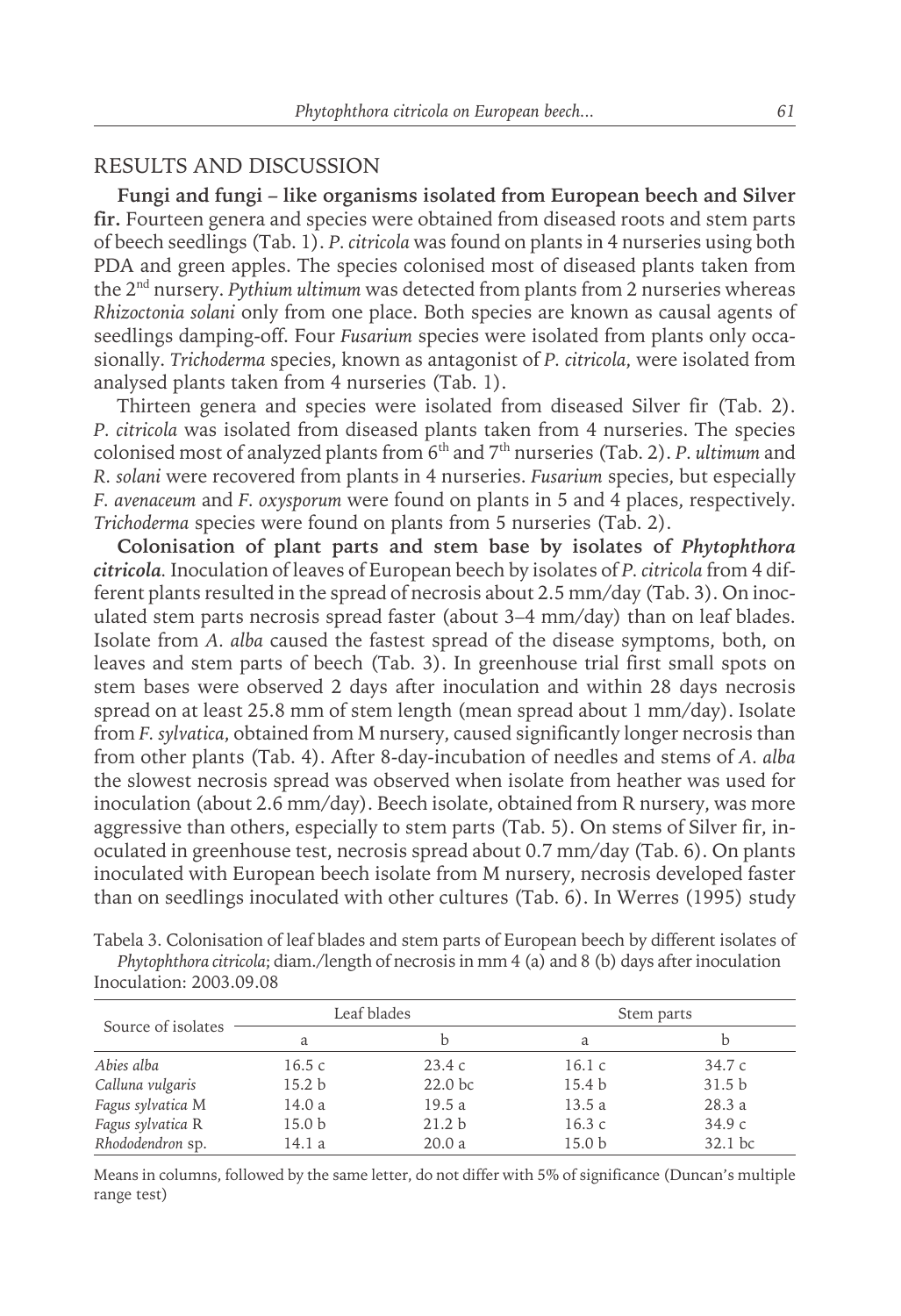Table 4. Development of necrosis on stem base of 1-year-old European beech seedlings inoculated with different isolates of *Phytophthora citricola* (greenhouse trial) Inoculation: 2003.07.18

Source of isolates Length of necrosis (mm) after days of inoculation<br>  $\frac{12}{28}$ 12 28 *Abies alba* 11.3 a 26.5 a *Calluna vulgaris* 10.9 a 25.8 a *Fagus sylvatica* M 14.2 bc 30.2 d *Fagus sylvatica* R 15.1 c 28.9 c *Rhododendron* sp. 13.6 b 27.3 b

Note – see table 3

Table 5. Colonisation of needles and stemparts of Silver fir by different isolates of *Phytophthora citricola*; length of necrosis in mm 4 (a) and 8 (b) days after inoculation

|                    | <b>Needles</b> |                   | Stem parts        |                   |
|--------------------|----------------|-------------------|-------------------|-------------------|
| Source of isolates | a              |                   | a                 |                   |
| Abies alba         | 13.8 a         | 19.3 <sub>b</sub> | 17.3 <sub>b</sub> | 21.8 <sub>b</sub> |
| Calluna vulgaris   | 13.5a          | 17.8 a            | 15.4 a            | 20.9a             |
| Fagus sylvatica M  | 14.7 ab        | 18.8 ab           | 16.8 <sub>b</sub> | 22.2 <sub>b</sub> |
| Fagus sylvatica R  | 14.1 a         | $20.1$ bc         | 16.2 ab           | 23.4 bc           |
| Rhododendron sp.   | 14.0 a         | 19.5 <sub>b</sub> | 16.1 ab           | 21.3a             |

Note – see table 3

Table 6. Development of necrosis on stem base of 1-year-old Silver fir seedlings inoculated with different isolates of *Phytophthora citricola* (greenhouse trial)

|                    | Length of necrosis (mm) after days of inoculation |                   |
|--------------------|---------------------------------------------------|-------------------|
| Source of isolates | 12                                                | 28                |
| Abies alba B       | 10.4 <sub>b</sub>                                 | $20.3$ ab         |
| Abies alba J       | 8.9 a                                             | 19.0 a            |
| Calluna vulgaris   | 8.7 a                                             | 21.0 <sub>b</sub> |
| Fagus sylvatica M  | 11.3 bc                                           | 23.5c             |
| Rhododendron sp.   | 8.0 a                                             | 18.9 a            |

Note – see table 3

average of 90% of beech seedlings inoculated with *P. citricola* were damaged or dead. The author, however, used seedlings with fully developed cotyledons but undeveloped first foliage leaves whereas in our trials one-year-old plants were used. Additionally, the beech seed source influenced the development of seedling blight but had less effect than isolates tested (Werres 1995). In Shew and Benson (1981) trial with one-year-old Fraser fir, inoculation of seedlings already with  $1 \times 10^4$  zoospores of *P. citricola*/cm3 , 70% infection was obtained and 40% of plants died after 10-day-incubation. Increasing of zoospore number resulted in the increase of seedling death. Microscopic and cultural examination of roots of some diseased plants by Jung and Blaschke (1996) showed that *Phytophthora* spp. are the main cause of progressive destruction of rootlets. Additionally *Phytophthora* spp. infect bark, roots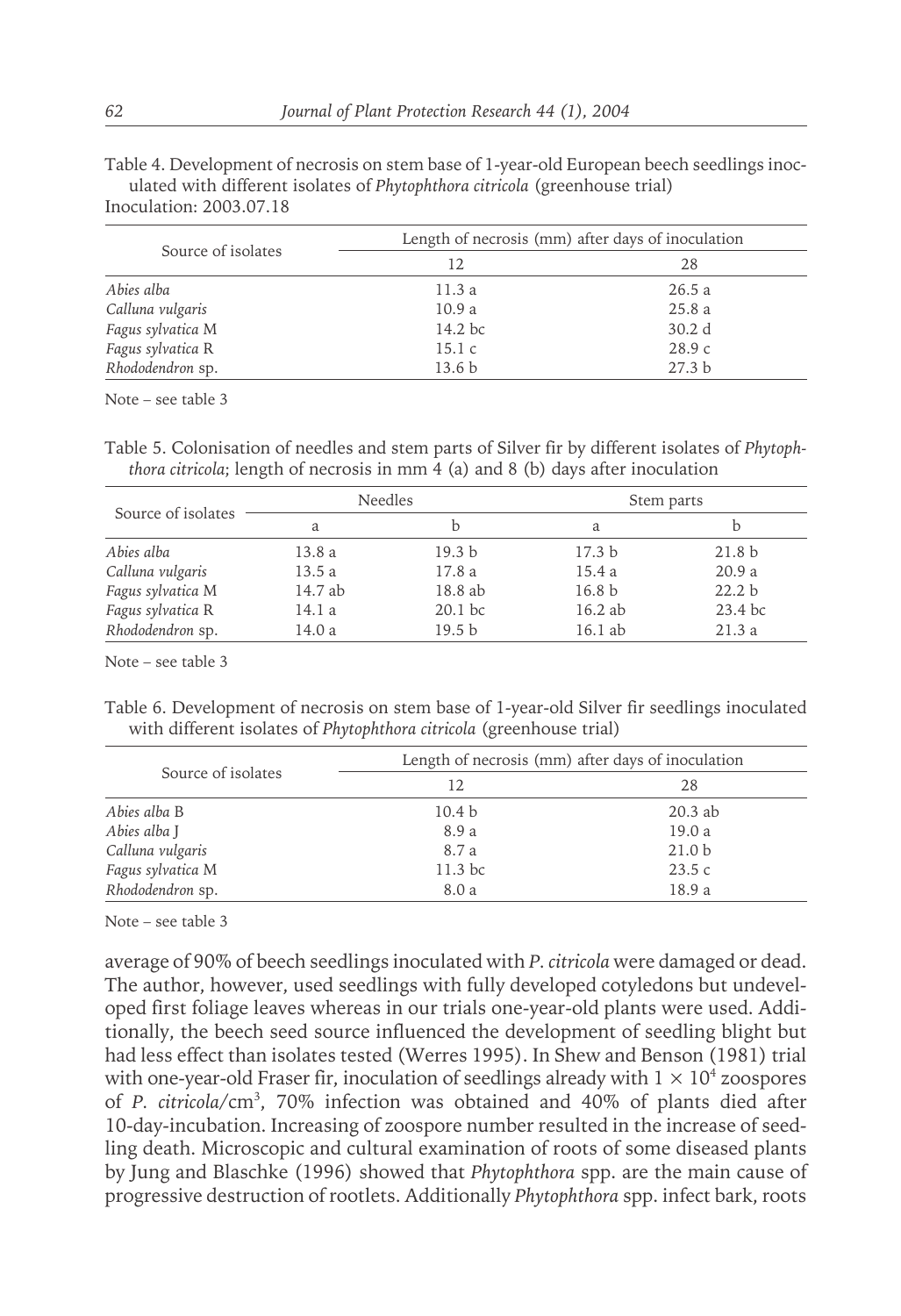and collar and are able to induce tyloses in large xylemvessels thus reducing their conductivity for water and nutrients. Both, root decay and plugging of vessels are probably the main cause of seedling mortality of beech and fir in Polish nurseries. Production of phytotoxins by *Phytophthora* species can also play a role in symptom expression (Wood et al. 1972). In the opinion of Jung and Blaschke (1996) excess of nitrogen which reduced mycorrhiza, the frequent occurrence of mild-humid period during winter and springtime has favoured *Phytophthora* spp. development, increasing population and progressive destruction of roots. *P. citricola* is considered a warm-soil pathogen (Benson et al. 1976) and its occurrence in most of surveyed European beech and Silver fir nurseries in 2003 was probably connected with hot spring and summer. Mycological analyses of diseased plants showed the occurrence of other known plant pathogen like *Pythium ultimum*, *Rhizoctonia solani* and *Fusarium* species. It is possible that they had a strong influence on the development of seedling blight, both on beech and fir. This is the first report of *P. citricola* in Polish forest nurseries.

#### REFERENCES

- Adams G.C., Bielenin A. 1988. First report of *Phytophthora cactorum* and *P. citricola* causing crown rot of fir species in Michigan. Plant Disease 72, p. 79.
- Benson D.M., Grand L.F., Suggs E.G. 1976. Root rot of Fraser fir caused by *Phytophthora drechsleri*. Pl. Dis. Reptr., 60: 238–240.
- Chastagner G.A., Hamm P.B., Riley K.L. 1995. Symptoms and *Phytophthora* spp. associated with root rot and stemcanker of Noble fir Christmas trees in the Pacific Northwest, Plant Disease 79 (3): 290–293.
- Erwin D.C., Ribeiro O.K. 1996. *Phytophthora* diseases worldwide. APS Press, St Paul, Minnesota: 258–261.
- Hensen E.M., Roth L.F., Hamm P.B., Julis A.J. 1980. Survival, spread and pathogenicity of *Phytophthora* spp. on Douglas – fir seedlings planted on forest sites. Phytopathology 70: 422–425.
- Hudler G.W., Griffiths H.M., Smart C.D., Jensen-Tracy S. 2002. Bleeding cankers caused by *Phytophthora* spp. on European beech. APS 2002 Annual meeting, Milwaukee, Wisconsin, USA 2002.07.27–31, p. 26.
- Jung Th., Blaschke H. 1996. *Phytophthora* root rot in declining forest trees. Phyton 36, 3: 95–101.
- Novotielnova N.S. 1974: Fitoftorowyje griby. Nauka, Leningrad: 80–93.
- Orlikowski L.B., Gabarkiewicz R., Skrzypczak Cz. 1995. *Phytophthora* species in Polish ornamental nurseries. I. Isolation and identification of *Phytophthora* species. Phytopathol. Pol., 9: 73–79.
- Orlikowski L.B., Oszako T., Szkuta G. 2003. First record of alder *Phytophthora* in Poland. J. Plant Protection Res., 43 (1): 33–39.
- Orlikowski L.B., Sroczyński M., Szkuta G. 2004. First notice of *Phytophthora* tip blight of *Calluna vulgaris*. Phytopathol. Pol., 31: 67–71.
- Orlikowski L.B., Szkuta G. 2003. *Phytophthora citricola* on *Rhododendron* spp. in Polish nurseries. J. Plant Protection Res., 43 (1): 19–23.
- Shew H.D., Benson D.M. 1981. Fraser fir root rot induced by *Phytophthora citricola*. Plant Disease 65, 8: 688–689.